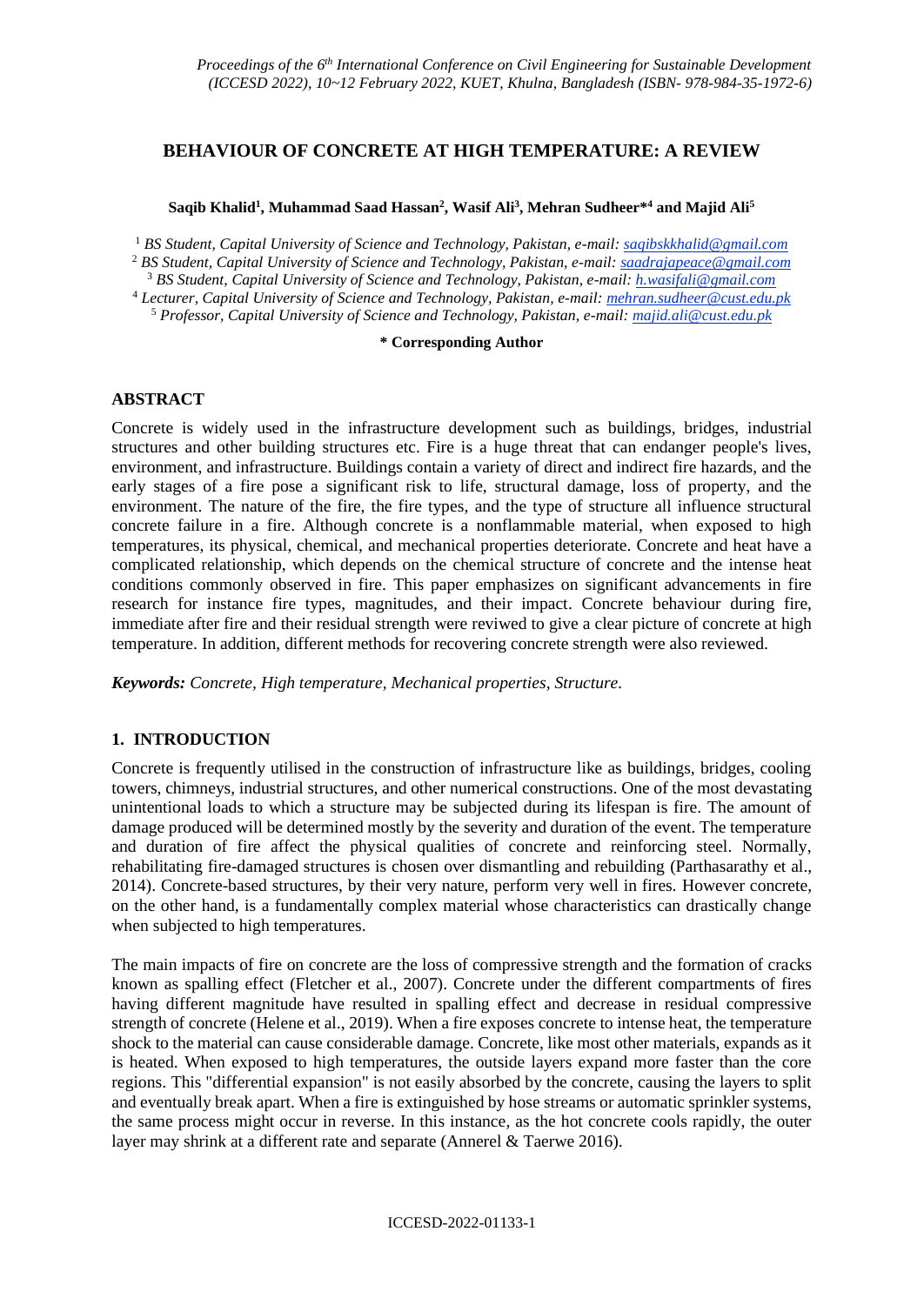In most fires, the severity and intensity of the fire impair the concrete structure's stiffness and strength to the level where, but instead destroying and rebuilding the fire-damaged concrete structures, repair is the most economically and technically practical option. The ability to restore the strength and stiffness of fire-damaged materials utilising various composite confining techniques has demonstrated that strength of concrete, deformation capacity, load bearing capacity, and energy disposal capability are all improved (Usman et al., 2021). This paper presents an overview of the many types of fires, their impact and severity, including the behaviour of concrete during and after a fire and its residual strength. Furthermore, a review of viable strategies for regaining concrete strength is addressed.

### **2. CONCRETE BEHAVIOUR UNDER HIGH TEMPARTAURE**

#### **2.1 Fire types, magnitudes, and their impact**

"Fire is caused by the combustion process, which generates light and heat." Considering significant advancements in fire research, Seito et al. (2008) asserts that there is still no worldwide agreement on how to define fire due to a lack of clarity in the definitions of main global standards in use. A hypothesis known as the Fire Triangle was initially developed, according to Seito et al. (2008), and it comprised of three essential elements: fuel, oxidizer (oxygen), and heat. If any of these components were removed from the triangle, the fire would be quenched instantaneously, as per this theory. A fire is started, maintained, and spread using the element of heat. Oxidizer (oxygen) is present in the air we consume and is required for combustion. Fuel, which can be solid, liquid, or gas, is the ingredient that spreads fire. Because of the chain reaction, the burning process is self-sustaining. The heat emitted by the flames reaches the fuel, which is divided up into smaller particles that mix with oxygen and burn, radiating heat back into the fuel and creating a continuous (self-sustaining) cycle. Fire usually begins in tiny amounts, and its spread is determined by the initial ignited object, the fire performance characteristics of nearby materials, and its dispersion in the environment. Fire has various stages:

- Ignition happens when a long-term chemical process involving oxygen, fuel, and heat occurs. At this time, you can use a fire extinguisher to put out the flames.
- Because the first flame acts as a heat source, more fuel ignites. Convection and radiation ignite another surface. The fire expands, and a cloud of smoke rises to the ceiling. Hot gases that concentrate near the ceiling transmit heat, bringing various combustible together in a room closer to ignition temperature at the same time.
- Completely built: The flame had escalated to most, in case none, of the available fuel; temperatures have reached their highest point, causing thermal effect. Oxygen is quickly depleted.
- Burnout (decay): The fire consumes all available fuel, and the temperature rises.



Figure 1: Various phases of fire (Costa & Silva, 2003)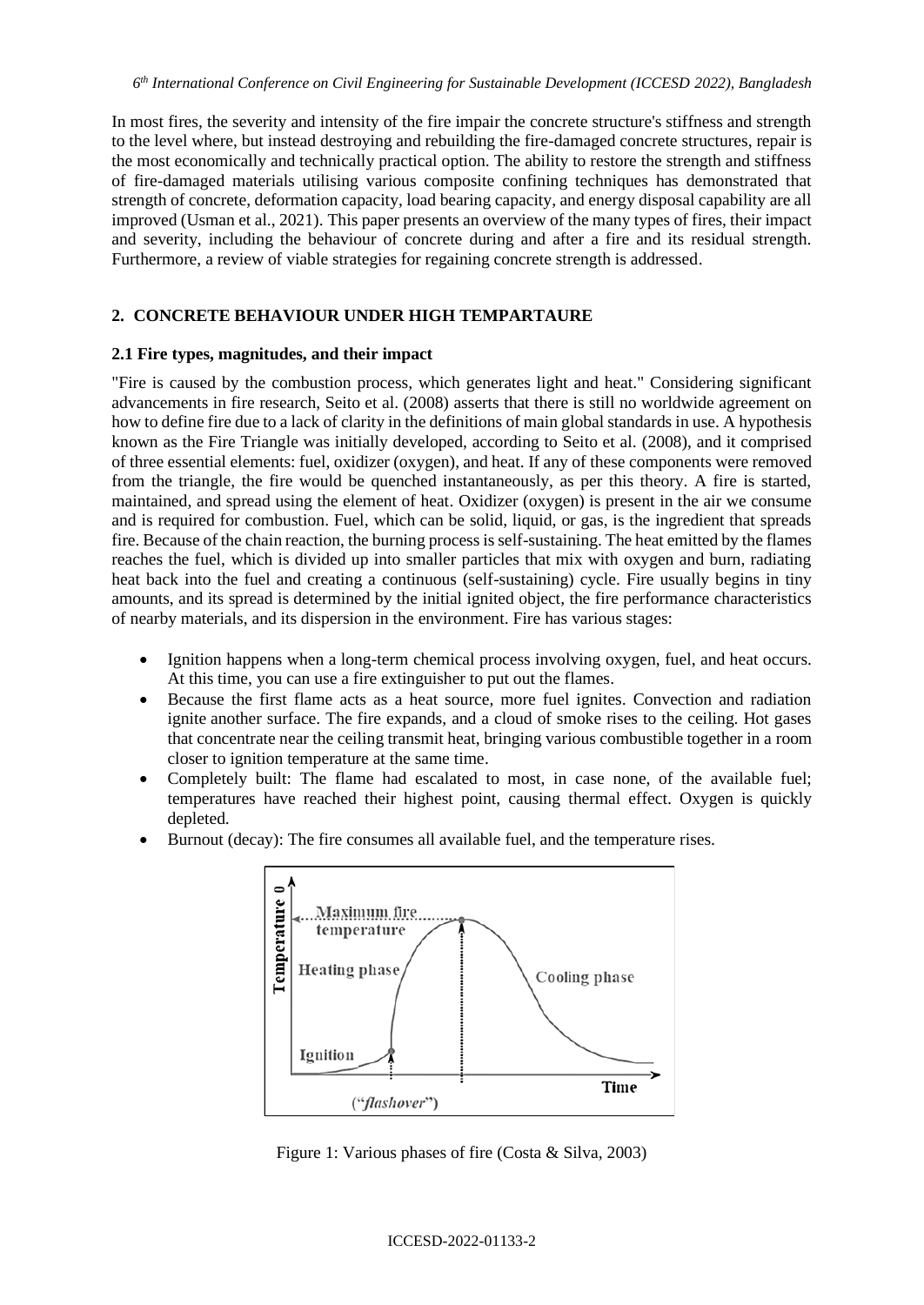Understanding differences between different types of fires can save lives. Depending on the agent that ignites the fire, it can be categorized into five categories: Type A, Type B, Type C, Type D, and Type K (Asyraf et al., 2020). are the different types of classes. Different flammable materials are involved in each type of fire.

- Type A: Normal flammable substances for instance timber, fabric, paper, rubber, and many synthetic materials. They burn with coal leaving ashes. Extinguish the fire by cooling the fuel to a temperature lower than the point at which it starts to burn. Fire quench additives such as water are effective.
- Type B: Flammable liquids (burn at room temperature) and flammable liquids (heat required to ignite). Petroleum grease, tar, oil, oil-based paints, solvents, lacquers, alcohol, and flammable gases. High fire risk: water may not go out. Create a barrier between fuel and oxygen, such as a layer of foam, to extinguish the fire.
- Type C: It contains energized electrical equipment, fuel that becomes A or B. Certain techniques and chemicals, most commonly carbon dioxide or dry chemicals, are required to extinguish a fire. Water is extremely dangerous to use since it conducts electricity.
- Type D: Metals that are flammable include magnesium, titanium, zirconium, sodium, lithium, and potassium. Most automobiles have a high concentration of such metals. Water may be split down into hydrogen and oxygen due to the extremely high flame temperature, which can speed up combustion and explosion. Extinguish the fire with a specific powder containing sodium chloride or other salts. Cleans dry sand as well.
- Type K: A fire in a cookware containing a flammable cooking medium (vegetable or animal fat).



When compared to the average fire, Origin structure fires have the largest number of fatalities, injuries, and monetary losses. Structure fires are often associated with buildings, which have a larger percentage

Figure 2: Source Fire Distribution by General Incident Type, 2004 (Topical Fire research series 2021)

of persons and property than other forms of fires. When compared to the average flame, origin fires have significantly larger incidence of injuries, fatalities, and monetary damage. Incendiary or suspicious, open flame, ember, or torch, and other heat, flame, or spark are the top three causes of source fires. Numerous vehicle fires, for example, are classified as incendiary or suspicious. Candles, matches, lighters, and cigarettes with open flames can start devastating fires. Fireworks or appliance and machinery malfunctions can cause fires caused by other heat, flame, or sparks. Following figure shows cause and distribution of fire source (Topical Fire research series 2021);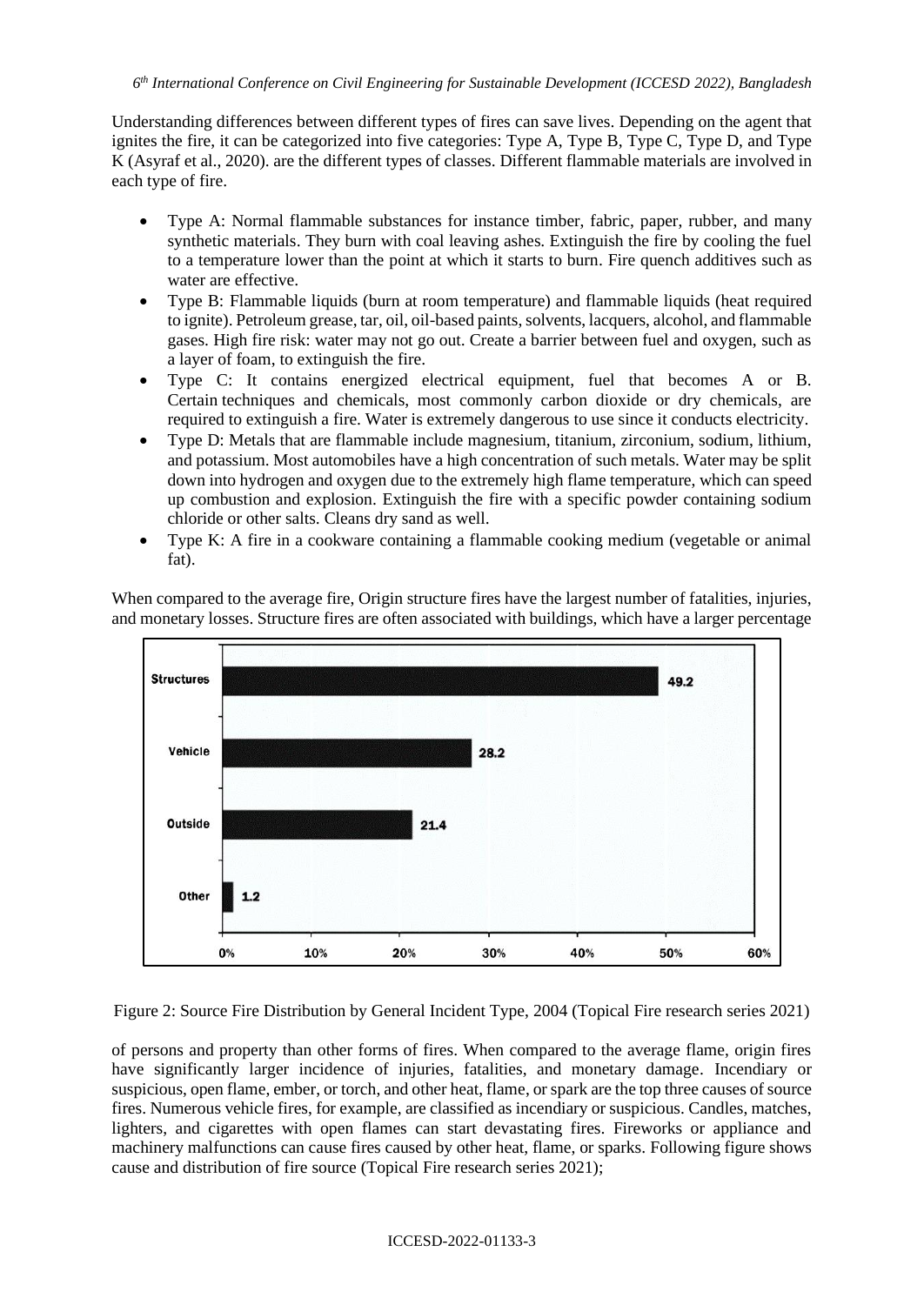#### **2.2 Concrete behaviour during fire, immediate after fire and their residual strength**

Concrete and heat have a complicated relationship, depends on the chemical structure of concrete and the intense heat conditions commonly observed in fire. Concrete is not a homogenous material; it is a mixture of cemented gel, aggregates, and, in several situations, steel (or other) reinforcement. Each one of these elements responds differently to heat exposure, therefore the behaviour of the composite system under fire is difficult to characterize or model (Khoury G.A, 2000).

When concrete is subjected to heat, it goes through several physical and chemical transformations (Khoury G.A, 2000; Bazant et al., 1996; Wu Y, 2007). Some of them are reversible once the fire has been extinguished, while others are permanent and can cause considerable structural damage. Most porous concretes include a small quantity of liquid water. When the temperature goes over 100°C, the water vaporizes, allowing pressure to build up inside the concrete. Boiling temperatures in practice generally range from 100 to roughly 140°C due to pressure factors. Because when heat in the cement exceeds 400°C, the calcium hydroxide starts to dehydrate, releasing more vapour and reducing the material's physical strength significantly. Other alterations may occur in the aggregate at higher



Figure 3: Source Fire Cause Distribution, 2004 (Topical Fire research series 2021)

temperatures. When these physical and chemical changes in concrete are coupled, the material's compressive strength is reduced. Explosive spalling (Fletcher et al., 2009; Tenchev & Purnell 2005) is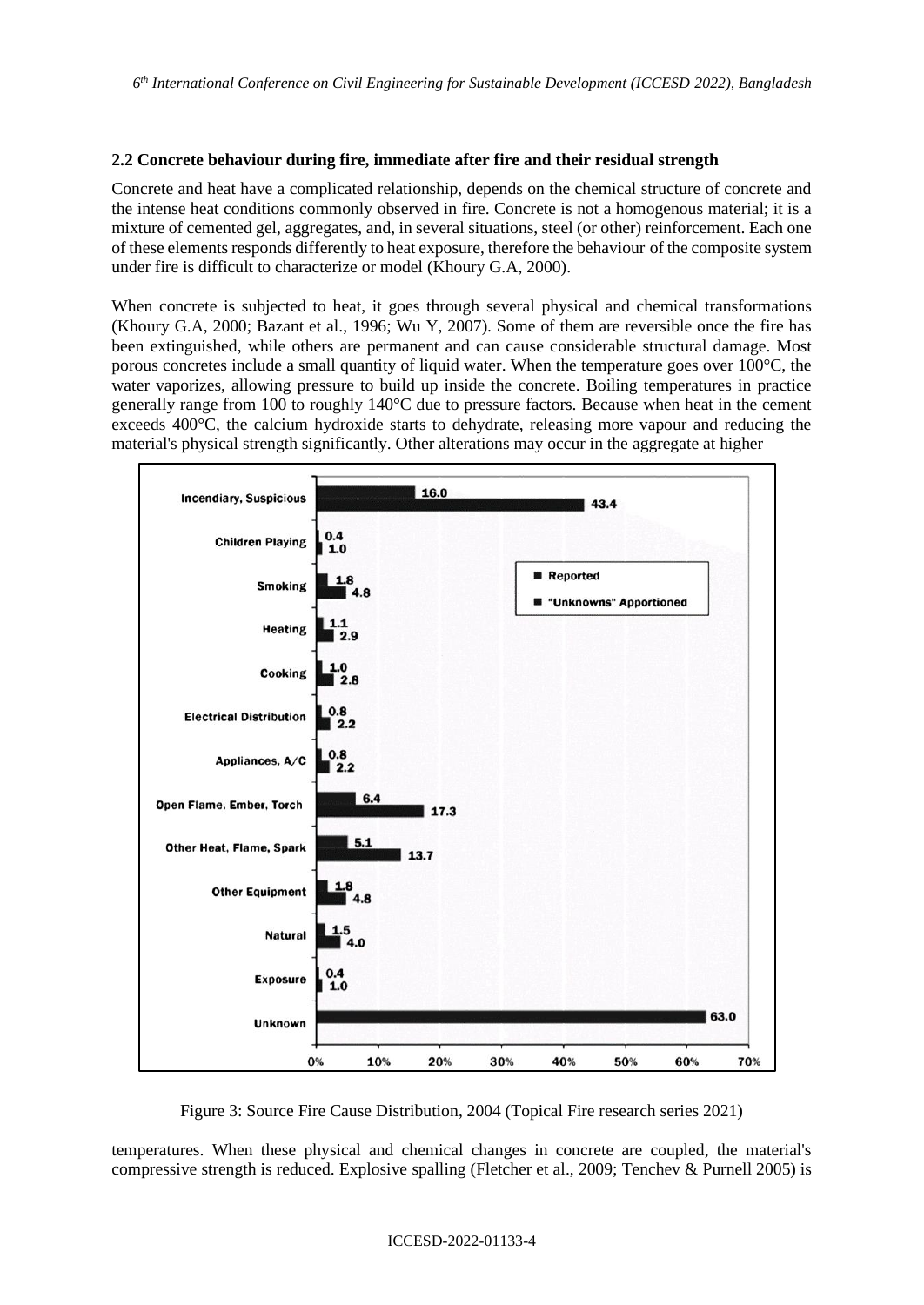one of the most complicated and poorly understood behavioural characteristics of concrete's reactivity to high temperatures or fire.



Figure 4: Example of explosive spalling occurred in high strength concrete column (Kodur et al., 2005).

Although it is commonly considered that this process only occurs at high temperatures, it has been recorded in the early stages of a fire and at temperatures as low as 200°C (Both et al., 1999; Schneider, 1988). Due to increased heating of the steel reinforcement, significant spalling can have a negative impact on the strength of reinforced concrete structures. In addition, the processes that cause cracking are thought to be comparable to those that cause spalling. Instead of, or in addition to, explosive spalling, thermal expansion, and dehydration of the concrete owing to heating may result in the creation of cracks in the concrete. These fractures could allow direct heating of the reinforcement bars, potentially leading to increased thermal stress and cracking. The fissures may enable paths for fire to spread across adjacent compartments in certain circumstances.

Changes in the structural qualities of concrete do not reverse themselves after a fire, unlike steel structures, which may sometimes be effectively restored to their former state by cooling. This is due to the cement's physical and chemical properties undergoing irreversible changes. Based on a post-fire evaluation of the state of the concrete surface, such alterations could be employed as indicators of maximum exposure temperatures (Placido, 1980). It's worth noting that, in some cases, even if there's no visible damage, a concrete structure might be significantly weakened after a fire. Residual strength of concrete on basis of previous shows us that Burning at 600°C results in a residual strength of less than 60%. This criterion indicates that concrete that has been fired or heated to temperatures exceeding 600°C cannot be reused. Concrete with a strength more than 35 MPa has a residual strength of more than 60% when burned at 400°C. These parameters suggest that concrete that has been fired or heated at temperatures less than 400°C can be reused, but only with certain modifications to the structure. Below the table shows physical effect of temperature on concrete. (From structure magazine 2008).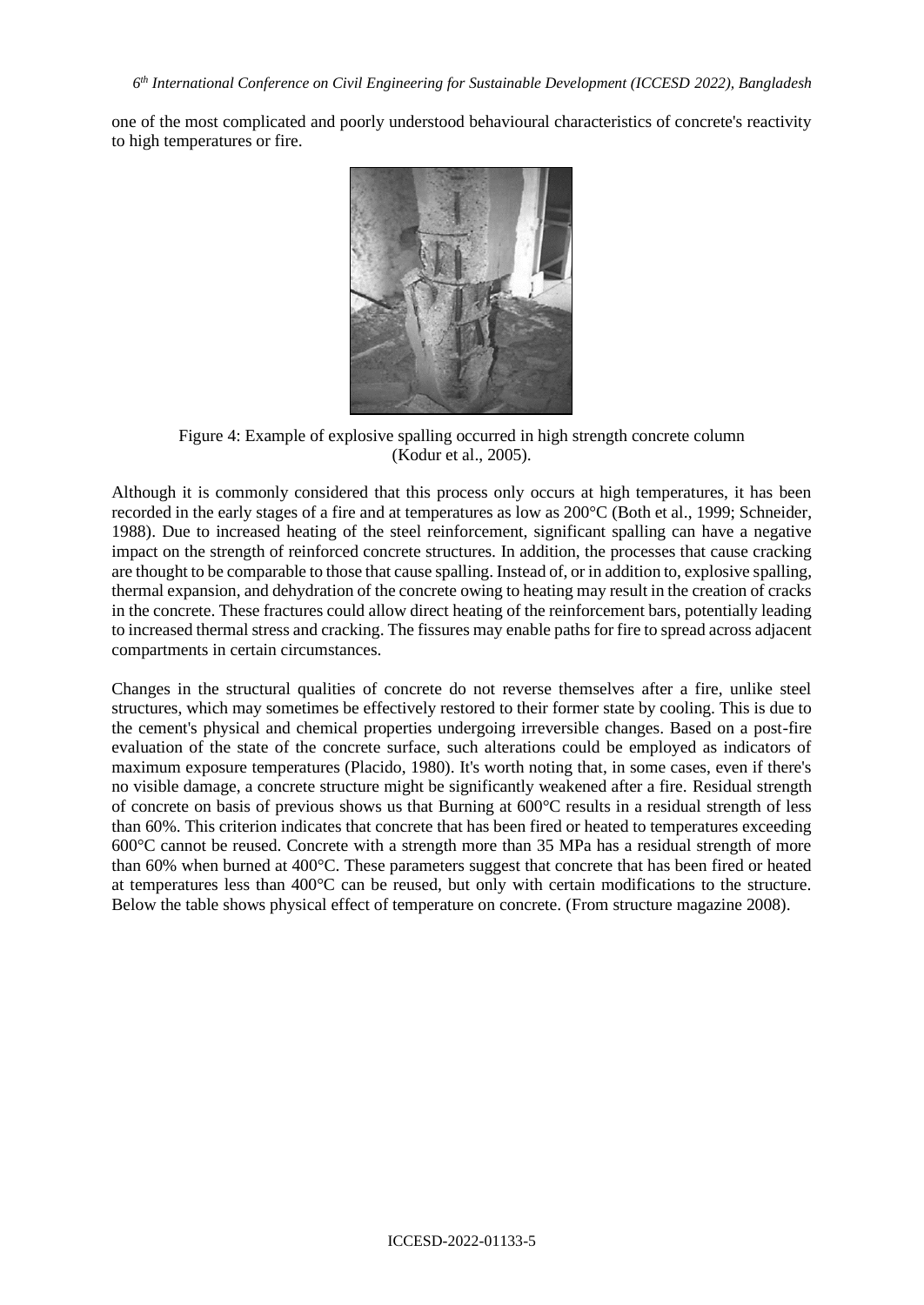*6 th International Conference on Civil Engineering for Sustainable Development (ICCESD 2022), Bangladesh*

| <b>Temperature</b>   | <b>Color change</b> | Changes in physical temperature and<br><b>Benchmark temperatures</b>                                                                                            | <b>Concrete</b><br>condition                      |
|----------------------|---------------------|-----------------------------------------------------------------------------------------------------------------------------------------------------------------|---------------------------------------------------|
| 0 to $290^{\circ}$ C | None                | Unaffected                                                                                                                                                      | Unaffected                                        |
| 290 to 590 °C        | Pink to red         | Surface cracking: $300^{\circ}$ C deep cracking<br>$550^{\circ}$ C, Poputs over chert or quartz<br>aggregate.                                                   | Sound but<br>strength<br>significantly<br>reduced |
| 590 to 950 °C        | Whitish grey        | Spalling, exposing not more than 25% of<br>$800^{\circ}$ C,<br>reinforcing bar<br>surface<br>Powdered, light colored, dehydrated<br>paste at 575 <sup>o</sup> C | Weak and<br>friable                               |
| $950 + °C$           | <b>Buff</b>         | Extensive spalling                                                                                                                                              | Weak and<br>friable                               |

Table 1: Physical effect of temperature on concrete (From structure magazine 2008)

### **2.2.1 Concrete Behaviour during Fire**

During fire the concrete mechanical property deterioration as temperature rises, caused by physical and chemical properties in the material during heating (Table 1); and volatile spalling, which results in material loss, section size reduction, and exposure of the reinforcing steel to excessive temperatures. As a result, the concrete member's separating/insulating, and load-bearing features may be jeopardised. The degradation of concrete's mechanical characteristics upon heating can be attributed to three material factors: physicochemical changes in the cement paste, physicochemical changes in the aggregate and thermal incompatibility between the aggregate and the cement paste. (Khoury G.A, 2000).



Figure 5: The impact of temperature on the residual compressive strength of two high-performance concretes (C60-SF, C70) and two ultra-high-performance concretes (CRC, RPC-AF) after heat cycling at  $2^{\circ}$ C min (a) Actual values; (b) initial strength percentage at  $20^{\circ}$ C. (Khoury G.A, 2000).

### **2.2.2 Concrete Influence Immediate after Fire**

Heat has an influence on the structural and thermal properties of concrete and steel. When mechanical properties lose toughness and resistance, structural components are damaged. Thermal propagation causes heat exchange from the burn component to other structural components. Mechanical properties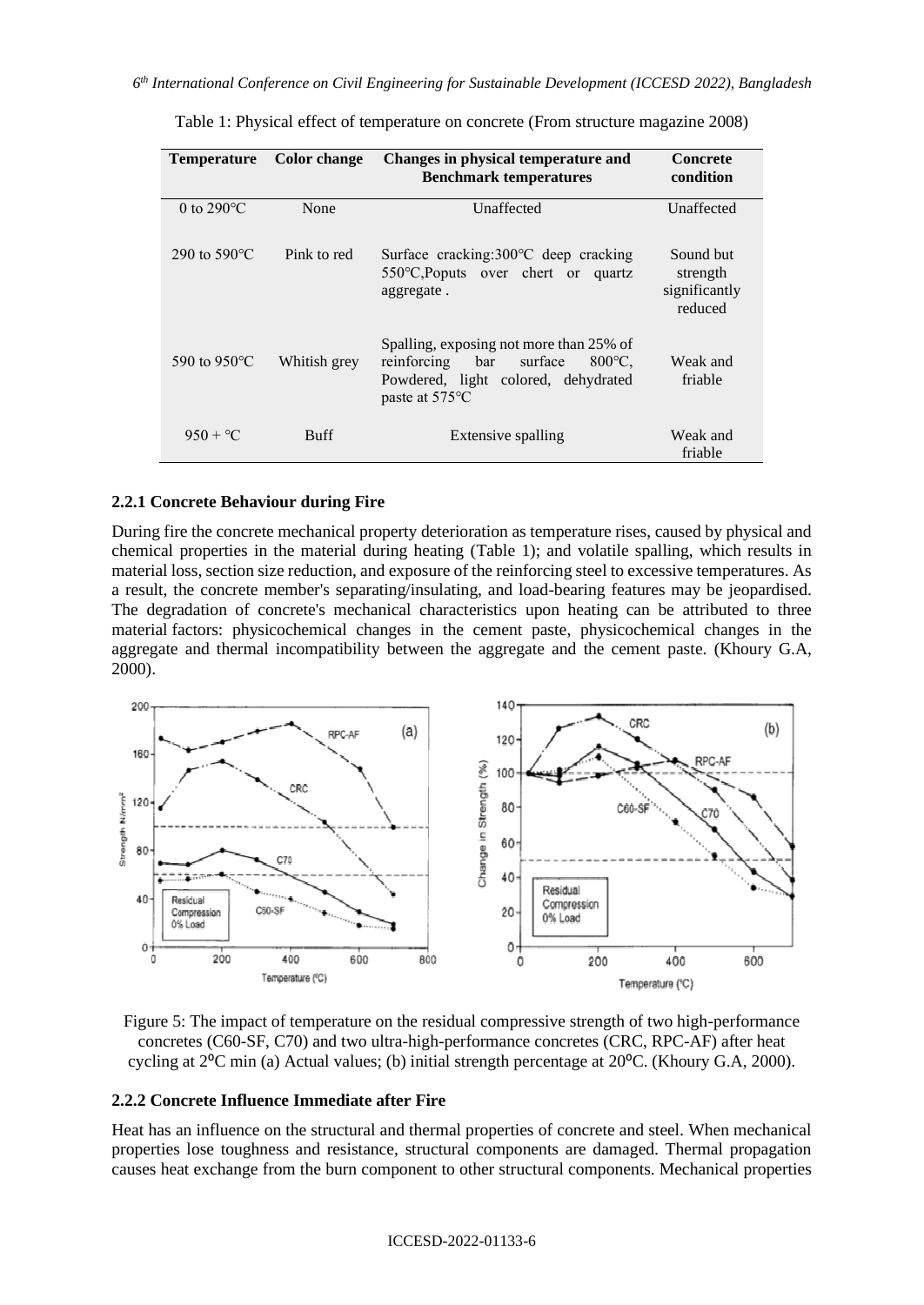of concrete and reinforcing substances encompass a reduction in compression and tension, and a rise and fall in strain (Dwaikat & Kodur, 2009). Fire, particularly post-earthquake fires, poses a significant threat to human civilization. This is a once-in-a-lifetime event with far-reaching consequences. Concrete strength deterioration at extreme temps is caused by chemical-physical processes, and mechanical deterioration within the concrete matrix is one of the most important phenomena influencing a building's load-bearing capability under fire conditions. The experimental data was summarised as interactions among concrete, heat, and relative strength properties degradation. A range of indicators, including aggregate type, concrete porosity, and member size, as well as heating and loading duration, influence the reduction in strength of concrete at high temperatures (Chudzik et al., 2017). The thermal expansion of the strengthening bars caused a deterioration of concrete cover along the longitudinal borders in the support areas and local areas at the base of the major beams.



Figure 6: The compressive strength of concrete decreases at various cross-section depths as a function of heating time (Kowalski & Wróblewska, 2018).



Figure 7: View of the cover reinforcement loss: left figure-Support region and right figure-Span region (Knyziak et al., 2019).



Figure 8: Detail floor slabs damage: left figure-Cover local defects and right figure- Peel-off concrete cover in reinforced bars region (Knyziak et al., 2019).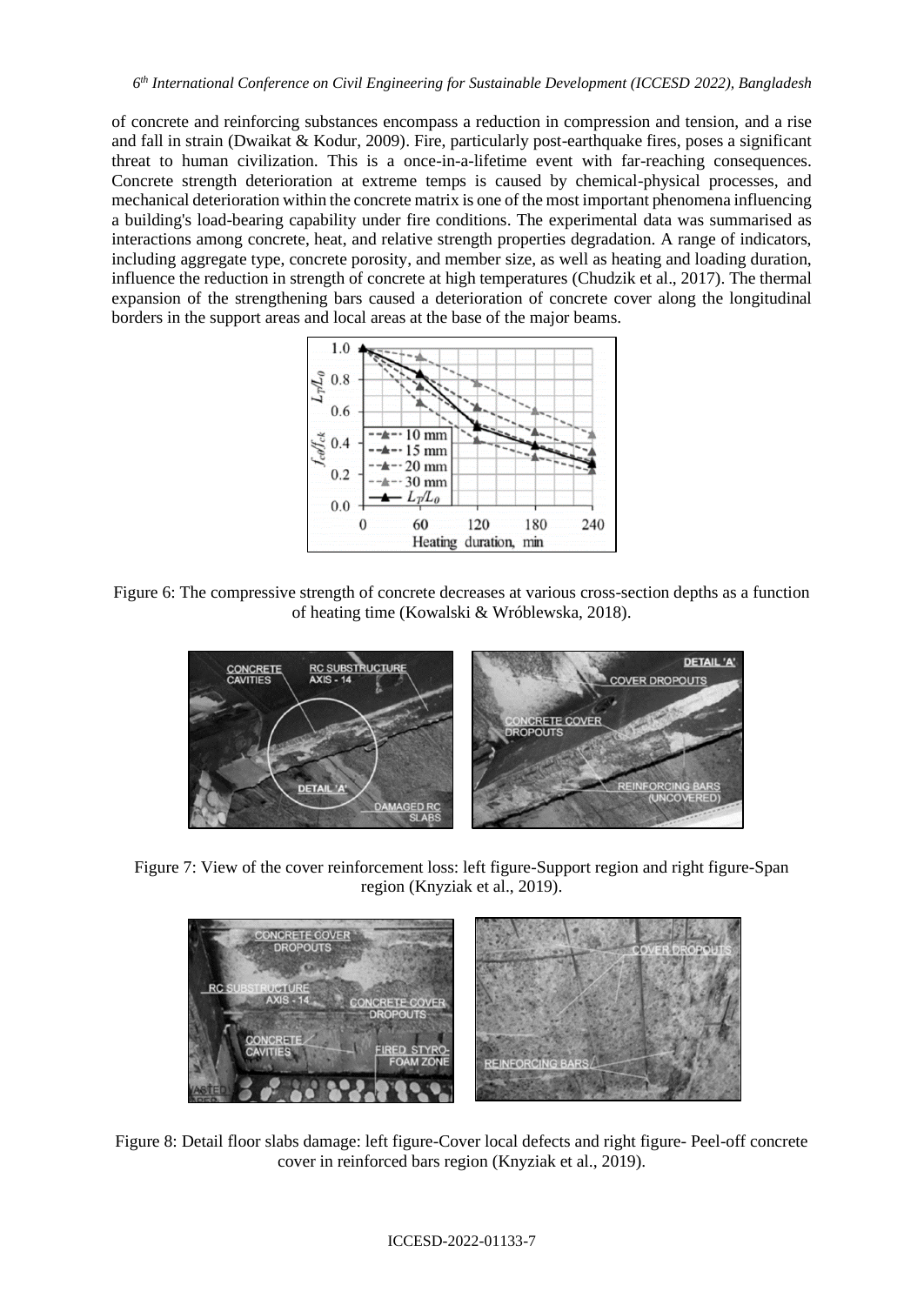### **2.3 Methods for Recovering Concrete Strength**

Many options for retrofitting a structure after a fire are available, but the most common ones are strengthening structural members with different types of composite confinement, fiber reinforced plastic, and replacing damaged concrete with shotcrete or in situ concrete placement. (Ankit & Dr. Deepa., 2016). The methods of rehabilitation are as follows:

- 1. Fiber reinforced polymer
- 2. Concrete jacketing
- 3. Steel jacketing
- 4. Different types of composite confinement.

1. Fiber-reinforced polymer is a fully synthetic compound consisting of a polymer matrix reinforced by fibers. FRP is a long-lasting material when properly handled. It is unlikely to oxidize, unlike steel, because it is non-corrosive. Because it will be easily moulded into shapes and can cover practically all construction geometry without using formwork, FRP material does not necessitate specialized labor. As a result, by utilizing waste fibres, it might be called a long-term mending strategy. (Bisby et al., 2011).

2. Concrete jacketing is a method for repairing structural members made of concrete. In a fire-damaged building, concrete jacketing could provide additional stability to structural parts that have been damaged. (Zhou & Wang., 2019).

3. Steel jacketing is a method of encasing a structural element in steel angle, channel, and bands to create confinement and boost the element's flexural durability. Steel is an environmentally friendly material because it does not deplete fossil fuels or waste a lot of energy in its production, as FRP does. As a result, it can be considered a sustainable repair method. (Zhou & Wang., 2019).

4. Different types of composite confinement: Composites confinements such as epoxy resin mortar injected steel wire mesh jointly confined with CFRP composite wrapping, CFRP composite wrapping system etc can be used for rehabilitation. (Usman et al., 2021).

FRP confinement's efficiency for fire-damaged concrete. Figure 5 plots the strength increase due to FRP wrapping, both as a percentage of the unconfined concrete strength (Fig. 5(a)) and as an absolute compressive strength increase (in MPa), over and above the unconfined compressive strength (Fig. 5(b)), with exposure temperature (again, solid lines show the average trends). For larger levels of damage, FRP confinement clearly leads in a proportionally greater improvement in compressive strength. However, as shown in Fig. 5(b), the average absolute compressive strength gain owing to FRP wrapping (in MPa) is very stable across all levels of thermal damage (or unconfined compressive strength). This shows that improving concrete strength is dependent on the underlying physical features (such as the internal friction angle) of the concrete mix, rather than the unconfined compressive strength, as reported by (Fam A & Mandal 2006).



Figure 9: Effect of unconfined concrete strength on absolute strength gain caused by FRP wrapping (from Bisby et al., 2011)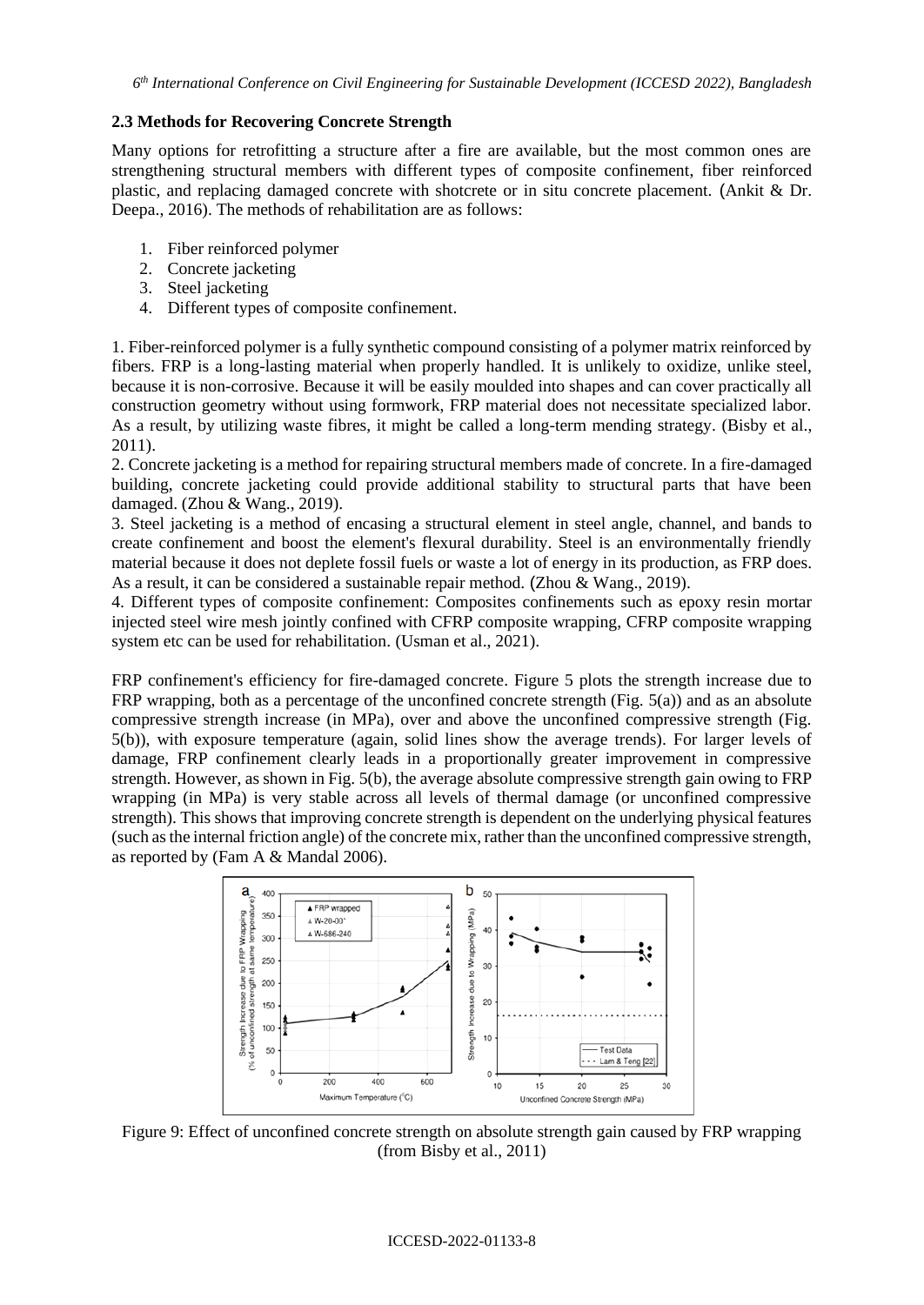Fiber-reinforcing polymer was used to repair fire-damaged concrete. Ultrahigh performance fiberreinforced concrete (UHPFRC) is an excellent repair material due to its superior properties. UHPFRC's low permeability provides additional protection for the damaged substrate. UHPFRC's excellent performance makes it ideal for concrete rehabilitation, particularly for fire-damaged concrete. UHPFRC has a high bond strength to the substrate, indicating that it is a superior repair material (Baharuddin et al., 2016). Lin et al. (1995) Stated that mechanical behaviour of RC columns after they've been restored due to significant fire damage The gross cross-sectional area of the columns, longitudinal steel reinforcement yield strength, fire duration, and the placement of the applied concentrated load were the primary characteristics evaluated in this study. For undamaged, damaged unrepaired, and damaged repaired columns, load-curvature curves were plotted. The findings demonstrated that replacing the outer degraded concrete layers with a concrete of better strength and durability can restore full or even higher strength. The relevance of surface roughening and preparation was discovered to be critical in preventing premature failure of the restored columns due to spalling of the new concrete cover.

Zhou & Wang (2019) presented that the fire-damaged RC columns were repaired using the section enlargement method, steel wrapping strengthening, and externally bonded reinforcing (EBR) technique. The section enlargement approach, especially for compressed members, can significantly improve structural bearing capacity, stiffness, and stability. Despite its simplicity, the building's clearance is lowered, which has an impact on its eventual use. The advantages of NSM FRP jacketing over steel jacketing and concrete enlargements include simplicity of handling, light weight, anti-corrosion, and a high strength/stiffness-to-weight ratio. Meanwhile, when compared to EBR (external bonded reinforcement) jacketing, the benefits of NSM FRP jacketing are more apparent, such as superior FRP anchoring and ductile performance. Because of the confinement effects produced by the FRP jacketing, the concrete was subjected to three-directional compression, greatly increasing the ultimate strength of the columns. Moreover, the use of the CFRP composite prepreg system boosted the compressive strength, load bearing strength, distortion strength, flexibility, and energy dissipation strength of both preserved and fire-damaged buildings.

From the studies it has been concluded that all structures that have been damaged by fire should be assessed in a methodical manner to identify the degree of the repairs that are required. By monitoring the collateral damage, the intensity and duration of the fire can be calculated. Evaluations, when combined with an engineering study, allow for the development and installation of effective and costeffective repair details as needed. Assessment aids in the reduction of construction costs and the avoidance of needless projects.

# **3. CONCLUSION AND RECOMMENDATION**

In this paper, the behaviour of concrete under high temperature was presented. The paper focused on change in residual strength and other properties when exposed to high temperature. The conclusions of present study are listed as follows:

- Different kinds of fire have various effects. Primary structure fires have the highest number of deaths, injury, and financial loss rates when compared to other types of fires. Building fires typically involve a greater proportion of people and property than other types of fires. In comparison with the ordinary fire, source fires cause far more injuries, deaths, and financial loss.
- The nature of the fire, the fire types, the loading systems, and the type of structure all influence structural concrete failure in a fire. Failure can occur due to bending or tensile strength loss, yield strength loss, shearing or rotational strength loss, compressive strength loss, or concrete cracking. Concrete has experienced spalling and a reduction in residual compressive strength because of different compartments of flames of various magnitudes.
- In most fires, the intensity and tenure of the fire impair the concrete building's strength and stiffness to the point where, rather than destroying and reconstructing the fire-damaged concrete buildings,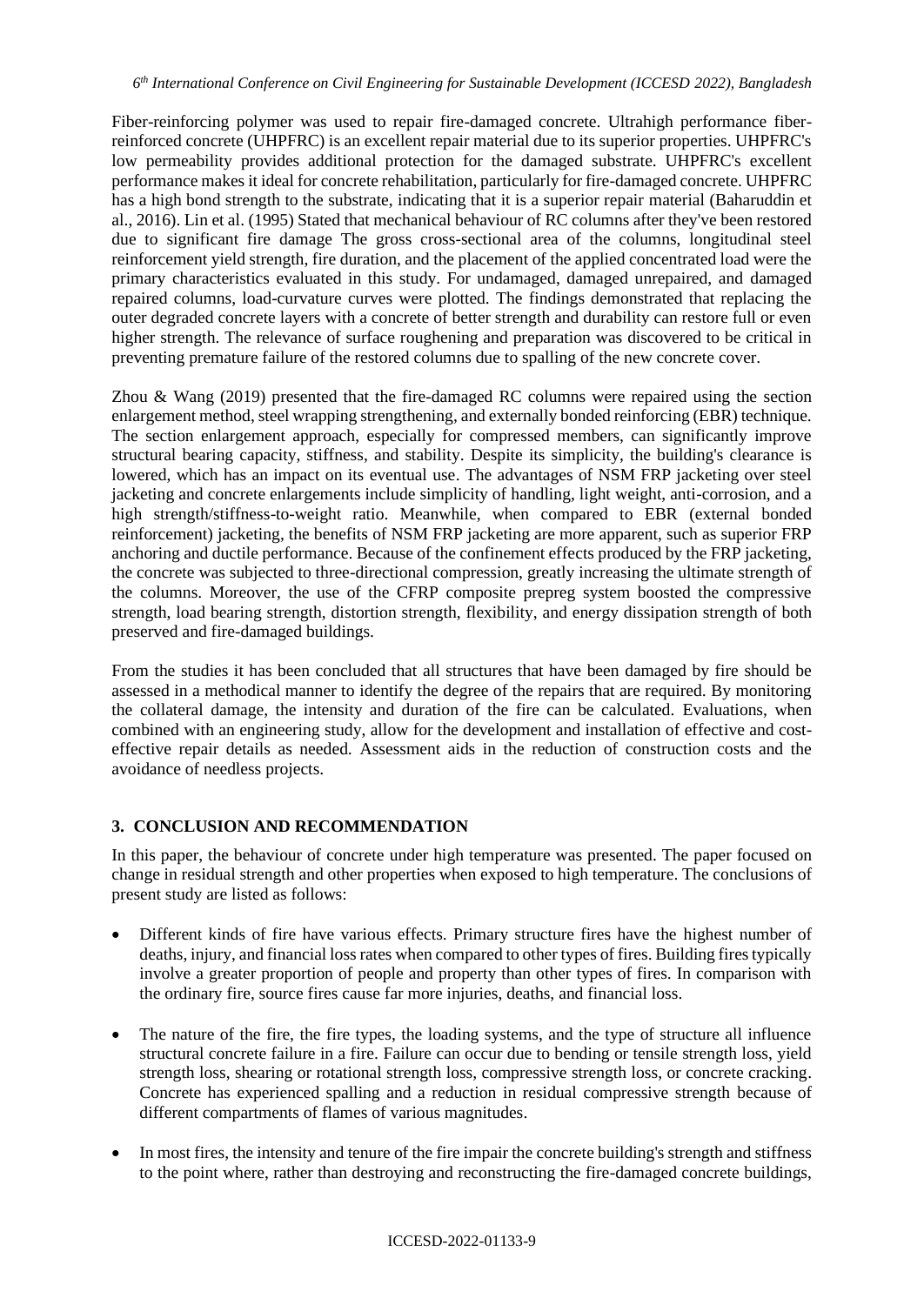repairing is the most financially and technically practical option. The ability to restore the strength and rigidity of fire-damaged materials utilizing different hybrid confinement strategies has demonstrated that strength of concrete, deformation capability, load bearing capacity, and energy disposal capacity can bel improved.

As a further research work, it is suggested to develop more efficient rehabilitation techniques with extreme/variable conditions that enable fire-damaged structures. On other hand sustainable techniques should be approached for strength recovery of fire-damaged concrete.

#### **REFERENCES**

- Srinivasan, P., Cinitha, A., Mohan, V., & Iyer, N. (2014). Evaluation of fire-damaged concrete structures with a case study.
- Fletcher, I., Welch, S., Torero, J., Carvel, R., & Usmani, A. (2007). Behavior of concrete structures in fire. *Thermal Science*, 11(2), 37–52.
- Helene, P., Britez, C., & Carvalho, M. (2019). Ações e efeitos deletérios do fogo em estruturas de concreto. Uma breve revisão. Revista alconpat, 10(1), 1–21.
- Annerel, E., & Taerwe, L. (2016). Combined Effects on Residual Strength of a High Performance Concrete Exposed to Fire. *Key Engineering Materials*, 711, 465–47.
- Usman, M., Yaqub, M., Auzair, M., Khaliq, W., Noman, M., & Afaq, A. (2021). Restorability of strength and stiffness of fire damaged concrete using various composite confinement techniques. *Construction and Building Materials*, 272, 121984.
- Khoury, G. A. (2000). Effect of fire on concrete and concrete structures. *Progress in Structural Engineering and Materials*, 2(4), 429–447.
- Bažant, Z. P., Kaplan, M. F., & Bazant, Z. P. (1996). Concrete at High Temperatures: Material Properties and Mathematical Models. [www.scholars.northwestern.edu.](http://www.scholars.northwestern.edu/)
- Wu, Y. (2007). Fire Safety Journal, 42(3), 243-244. https://doi.org/10.1016/j.firesaf.2006.11.003
- Tenchev, R., & Purnell, P. (2005). An application of a damage constitutive model to concrete at high temperature and prediction of spalling. *International Journal of Solids and Structures*, 42(26), 6550– 6565.
- Schneider, U. (1988). Concrete at high temperatures-A general review. *Fire Safety Journal*, 13(1), 55– 68.
- Both, C., van de Haar, P. W., Tan, G. L., & Wolsink, G. M. (1999). Evaluation of passive fire protection measures for concrete tunnel linings. *International Conference & One Day Seminar* "Tunnel Fires and Escape from Tunnels", Lyon, France, 5-7 May, 10.
- Placido, F. (1980). Thermoluminescence test for fire-damaged concrete. *Magazine Of Concrete Research*, 32(111), 112-116.<https://doi.org/10.1680/macr.1980.32.111.112>
- Gosain, N., Drexler, R., & Choudhuri, D. (2008). Structure magazine Structural Forensics Evaluation and Repair of Fire-Damaged Buildings. [https://www.structuremag.org/wp](https://www.structuremag.org/wp-content/uploads/2014/08/C-STRForensics-Fire-Gosain-Sept081.pdf)[content/uploads/2014/08/C-STRForensics-Fire-Gosain-Sept081.pdf](https://www.structuremag.org/wp-content/uploads/2014/08/C-STRForensics-Fire-Gosain-Sept081.pdf)
- Zhou, J., & Wang, L. (2019). Repair of Fire-Damaged Reinforced Concrete Members with Axial Load: A Review. *Sustainability*, 11(4), 963.
- Bisby, L. A., Chen, J. F., Li, S. Q., Stratford, T. J., Cueva, N., & Crossling, K. (2011). Strengthening fire-damaged concrete by confinement with fiber-reinforced polymer wraps. *Engineering Structures*, 33(12), 3381–3391.
- Fam, A., & Mandal, S. (2006). Prestressed Concrete–Filled Fiber-Reinforced Polymer Circular Tubes Tested in Flexure. *PCI Journal*, 51(4), 42–54.
- Hung Lin, C., Tyan Chen, S., & An Yang, C. (1995). Repair of Fire-Damaged Reinforced Concrete Columns [Review of Repair of Fire-Damaged Reinforced Concrete Columns]. *Structural Journal*, 92(4), 406–411.

Seito, A I.; et al. (2008), "A segurança contra incêndio no Brasil". São Paulo: Projeto. 496 p.

Costa, C. N.; Silva, V. P. (2003), "Dimensionamento de estruturas de concreto armado em situação de incêndio: métodos tabulares apresentados em normas internacionais". In: V Simpósio EPUSP sobre Estruturas de Concreto, 5, 2003, São Paulo.